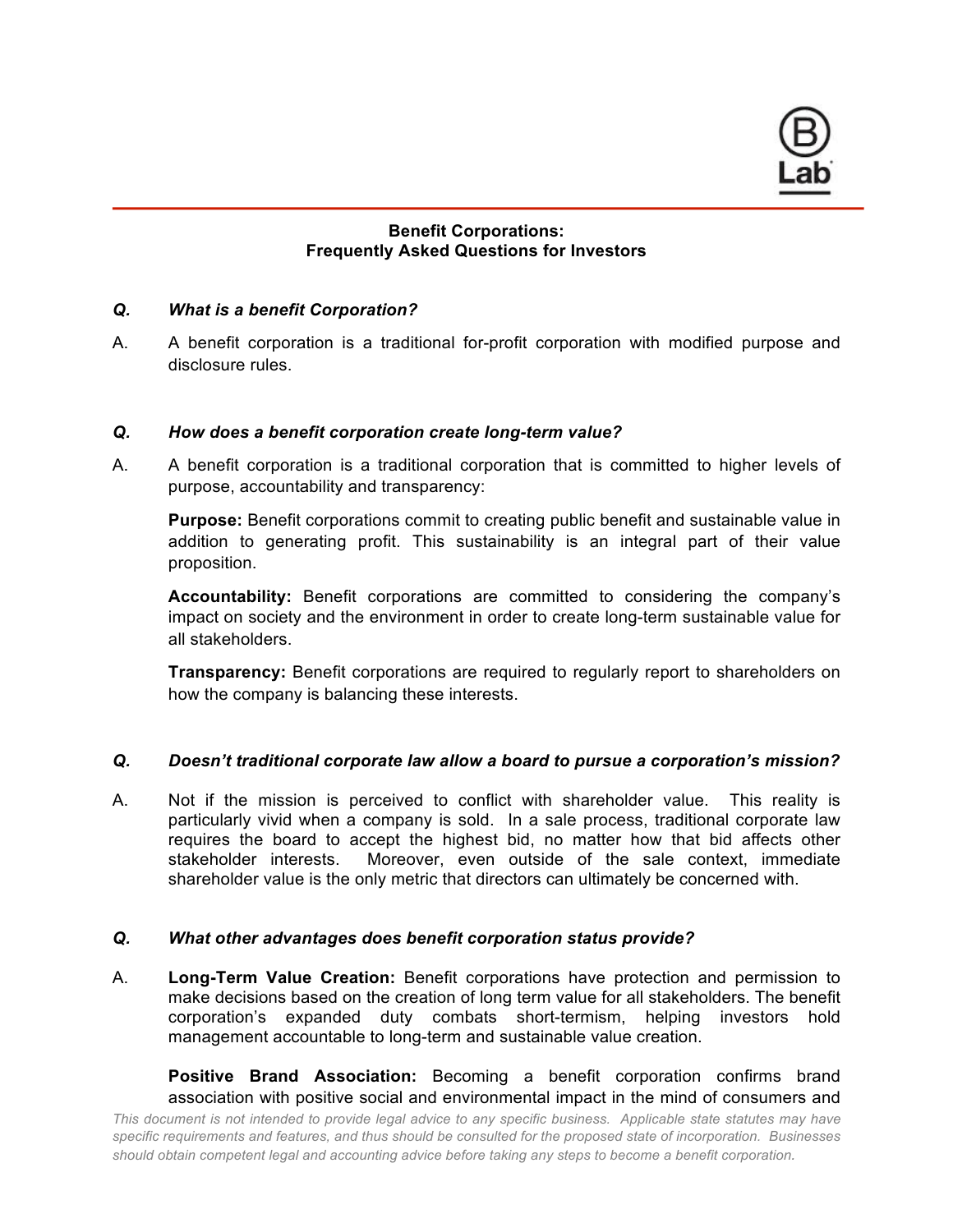in the industry more broadly. An increasing number of consumers, over 70 million today, purchase goods based on the morals or the mission of a business and, increasingly, a company's mission is a major factor influencing brand loyalty.

**Brand Trust:** Benefit corporations provide an innovative model to hold a company accountable to its mission and, by committing to this higher purpose, create customer trust.

**Strong Governance and Effective Management**: Benefit corporations promote good governance by striving for long-term value creation. CALPers has stated that "strong governance, along with effective management of environmental and human capital factors, increases the likelihood that companies will perform over the long-term and manage risk effectively."

**Transparency**: Integrated environmental and social reporting is a trend throughout the capital markets and benefit corporations report regularly to their social and environmental impact. Reporting against a third party standard, as required in the model legislation and in most states, can reduce due diligence costs and as well as risk for investors by allowing them to compare performance across companies.

**Attraction and Retention of Employees:** Benefit corporations attract and retain talent through increased employee engagement and their commitment to a higher purpose. 40% of businesses polled have found that involvement in sustainability was very important to employee retention. Millennials will grow to 75% of the workforce by 2025; 77% of current millenials indicated that their "company's purpose was part of the reason they chose to work there.

# *Q. What kinds of investors are investing in benefit corporations?*

A. Numerous benefit corporations have raised capital from both traditional and social impact funds. Investors in benefit corp include: Andreessen Horowitz, Founders Fund, First Round Capital, Forerunner Ventures, Foundry Group, Baseline Ventures, Benchmark, Sherbrooke, New Enterprise Associates, Brand Foundry, Collaborative Fund, DBL Investors, Emerson Collective, Freshtracks Capital, Generation Equity Investors, Golden Seeds Capital, Good Capital, Greycroft Partners, Harrison Metal, Ironwood Equity Fund, New School Ventures, Omidyar Network, Pacific Community Ventures, Peterson Ventures, and The Westly Group.

# *Q. How does this model protect the interests of investors?*

A. Shareholders retain all the protections that they have in a traditional corporate model. First, they have all their corporate governance rights. They elect the directors and vote on major corporate transactions such as charter amendments or mergers. Conflict transactions will still be subject to a searching entire fairness analysis whenever challenged, so that directors cannot pursue their own interests ahead of the interest of shareholders. Shareholders will retain the ability to bring the same types of lawsuits they can bring against a traditional corporation, including demands to review the

*This document is not intended to provide legal advice to any specific business. Applicable state statutes may have specific requirements and features, and thus should be consulted for the proposed state of incorporation. Businesses should obtain competent legal and accounting advice before taking any steps to become a benefit corporation.*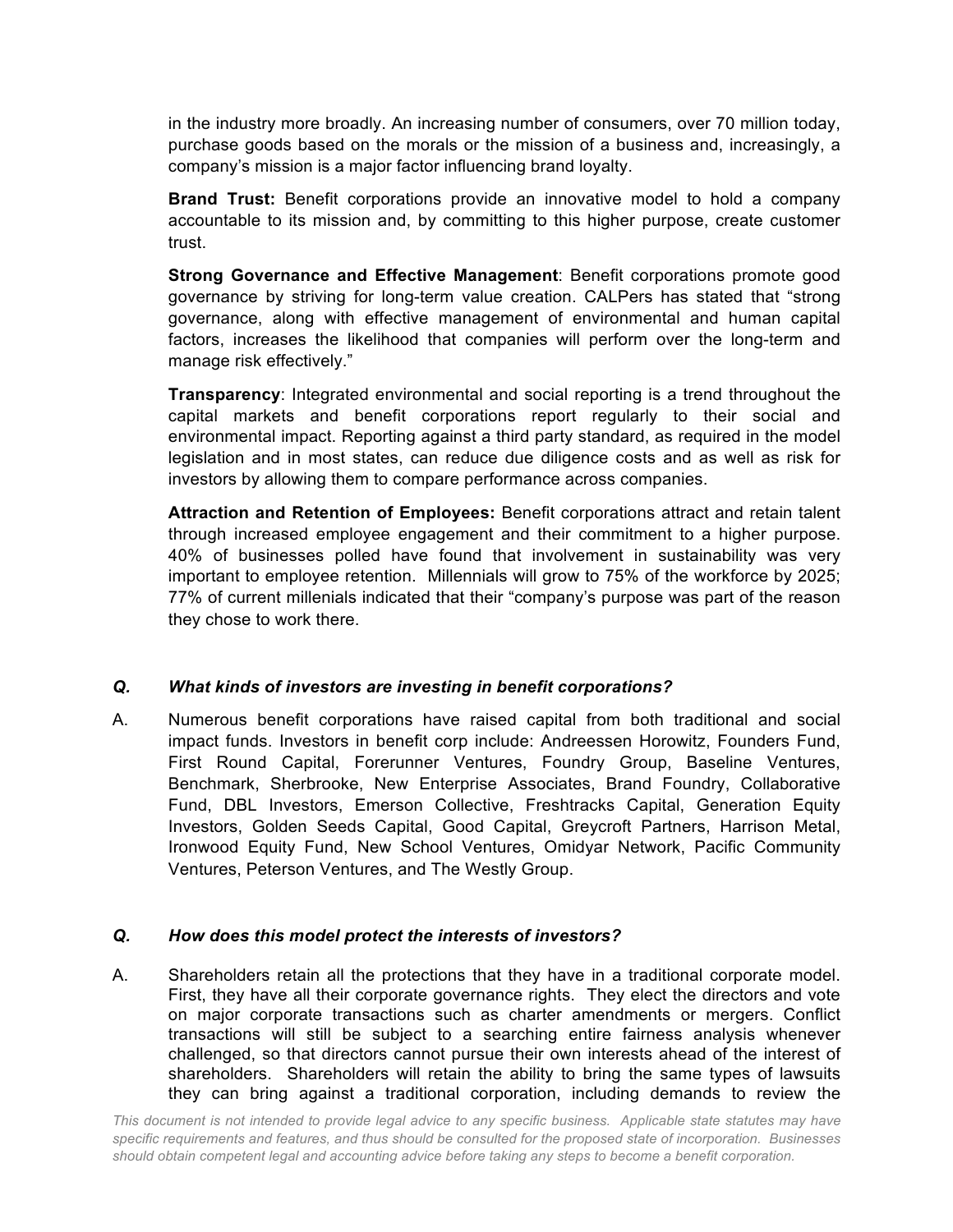company's books and records, election review proceedings to make sure elections are being conducted fairly, and derivative suits to pursue corporate claims against directors for breach of fiduciary duty. The only change under the benefit corporation model is the value proposition: the idea that true long-term value is built by aligning all stakeholder interests, including the interests of shareholders.

## *Q. Is investing in a benefit corporation a viable alternative for an institution that has a duty to its investors, such as its LPs, to maximize value?*

A. Absolutely. First, the commitment to stakeholder interests implicit in benefit corporation status can create value for shareholders that does not exist outside of that status. By making such a commitment, a business may engage its employees, its customers and its business partners in a manner that creates more long-term value for its shareholders. Even if that were not the case, it may well be that any costs associated with a company's mission can simply be viewed as a cost in that entity's business model, and that model may still provide an opportunity to obtain an acceptable return.

It may be helpful to consider a hypothetical: imagine an institution considering an investment in a corporation whose successful execution of its business plan would yield a \$100 profit to the investor. Then imagine another investment in a similar entity that, by pledging to contribute 10% of its profits to charitable causes, could yield a profit of \$120 for the same investment by engaging its employees and customers through publicizing its charitable commitment. At that point, \$120 less the 10% pledge would yield \$108 profit, an 8% increase in profitability. While this is obviously simplified, it illustrates that there is no conceptual contradiction between maximizing stockholder value and committing to a mission.

# *Q. This all sounds good, but is there any legal precedent to back it up? Isn't it risky for a business to adopt this form and be at the cutting edge?*

A. All business plans have some risk, but the benefit corporation legislation is structured to *reduce* risk. The precedent that applies to traditional corporations, such as the *eBay* case, validates lawsuits against companies that consider mission. While there is no guarantee that a benefit corporation will not be sued for pursuing its mission, the adoption of the benefit corporation model should decrease that risk. In addition, the benefit corporation model provides protection from lawsuits from the other direction, challenging directors for not pursuing mission, because the statutes are designed to avoid such lawsuits. First, constituencies other than shareholders are not entitled to bring lawsuits; only shareholders may bring lawsuits challenging board decisions. In addition, in order to bring a derivative lawsuit challenging the balancing of the various stakeholder interests, a shareholder must meet a minimum ownership requirement--in Delaware, 2% of the company, or in the case of public companies, \$2 million worth of stock. Moreover, stakeholder balancing decisions are specifically protected by the business judgment rule, under which it is very difficult to pursue a lawsuit. Finally, the statutes protect directors from monetary liability in such lawsuits. For mission-aligned companies, the adoption of the benefit corporation model should decrease the chance of lawsuits, since the statutes provide protection from lawsuits where a director's decision takes mission and stakeholder interests into consideration.

*This document is not intended to provide legal advice to any specific business. Applicable state statutes may have specific requirements and features, and thus should be consulted for the proposed state of incorporation. Businesses should obtain competent legal and accounting advice before taking any steps to become a benefit corporation.*